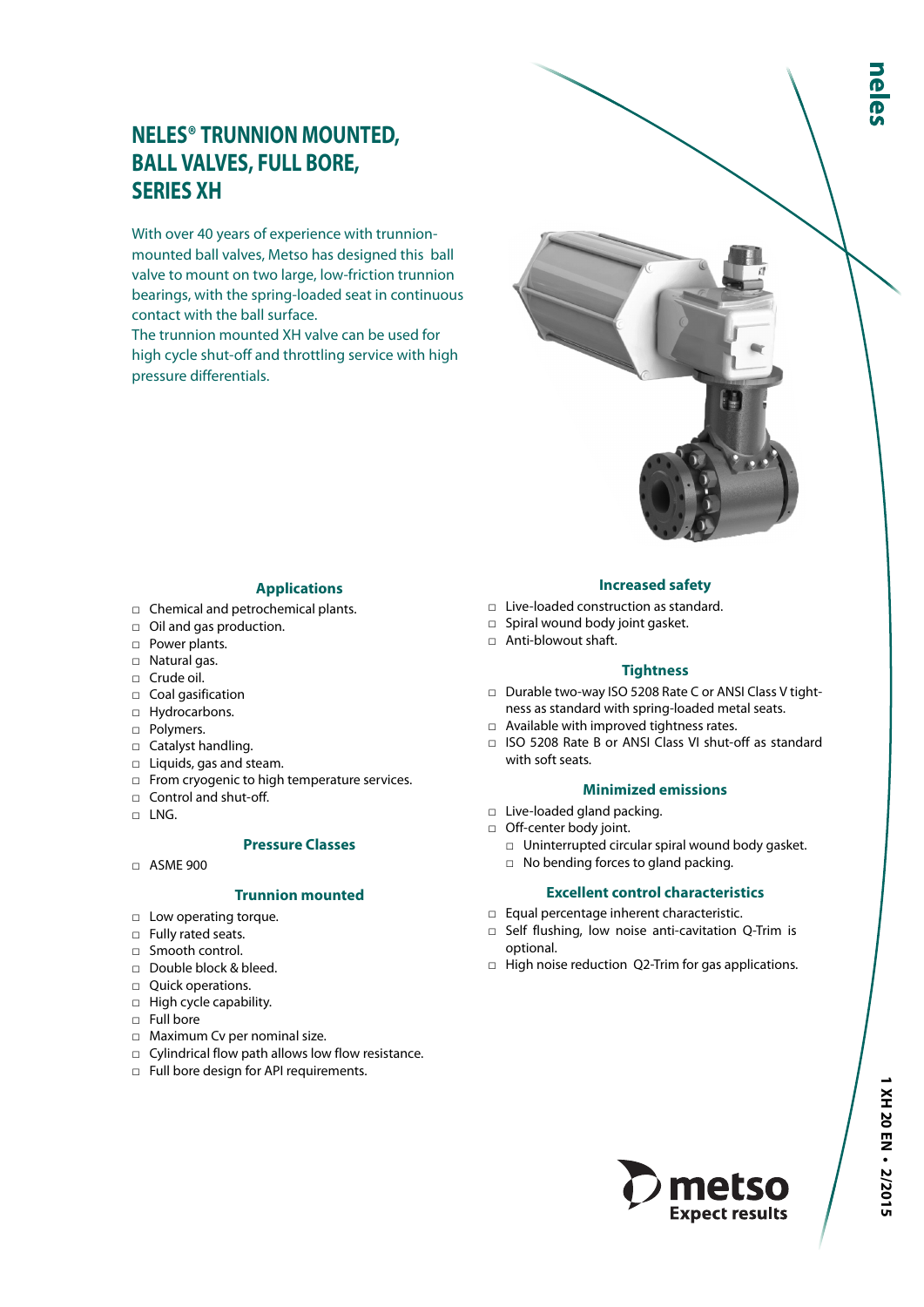# **TECHNICAL SPECIFICATION**

#### **Product type**

Full bore trunnion mounted ball valve. Split body design. Flanged.

#### **Pressure ratings**

ASME Class 900

#### **Size range**

2"...24" in ASME Class 900.

#### **Standard temperature range** -50 °C…+425 °C,

consult factory for higher temperature applications

#### **Material and test certification**

# **Design standard**

Valve body **ASME B16.34.** Valve flanges ASME B16.5. Face-to-face ASME B16.10 long pattern. Actuator mounting ISO 5211.

#### **Standard materials**

| Body            | ASTM A350 gr. LF2.                 |  |  |  |  |  |  |
|-----------------|------------------------------------|--|--|--|--|--|--|
|                 | ASTM A351 gr. CF8M.                |  |  |  |  |  |  |
| Ball            | ASTM A351 gr. CF8M/AISI 316 +      |  |  |  |  |  |  |
|                 | Carbide with metal seats.          |  |  |  |  |  |  |
| <b>Bearings</b> | PTFE or cobalt based alloy.        |  |  |  |  |  |  |
| Seats           | AISI 316+cobalt based alloy.       |  |  |  |  |  |  |
|                 | Soft seats with PA material.       |  |  |  |  |  |  |
| Seals/gaskets   | AISI 316+PTFE insert.              |  |  |  |  |  |  |
|                 | Graphite.                          |  |  |  |  |  |  |
| Body gaskets    | Spiral wound with graphite filler. |  |  |  |  |  |  |
|                 |                                    |  |  |  |  |  |  |

Gland packing Graphite with live loaded construction. Bolting B8M/8M with stainless steel body. L7M/2HM with carbon steel body.

#### **Standard options**

Oxygen cleaning Non-metallic materials compliance to Oxygen service BAM compatible High temperature linkages. Degreasing. High temperature design. Carbide or NiBo ball coating MR 0103 and MR 0175.

EN10204-3.1 material certificates for body and bonnet.

#### **Valve testing**

Each valve is tested for body integrity and seat tightness. The body test pressure is 1,5 x Pressure Class. The seat test is done according to selected standard. Test medium is inhibited water or air depending on standard.

#### **Standard tightness**

ISO 5208 Rate C or Class V for metal seats. ISO 5208 Rate B or Class VI for soft seats. Other tightness rates upon request.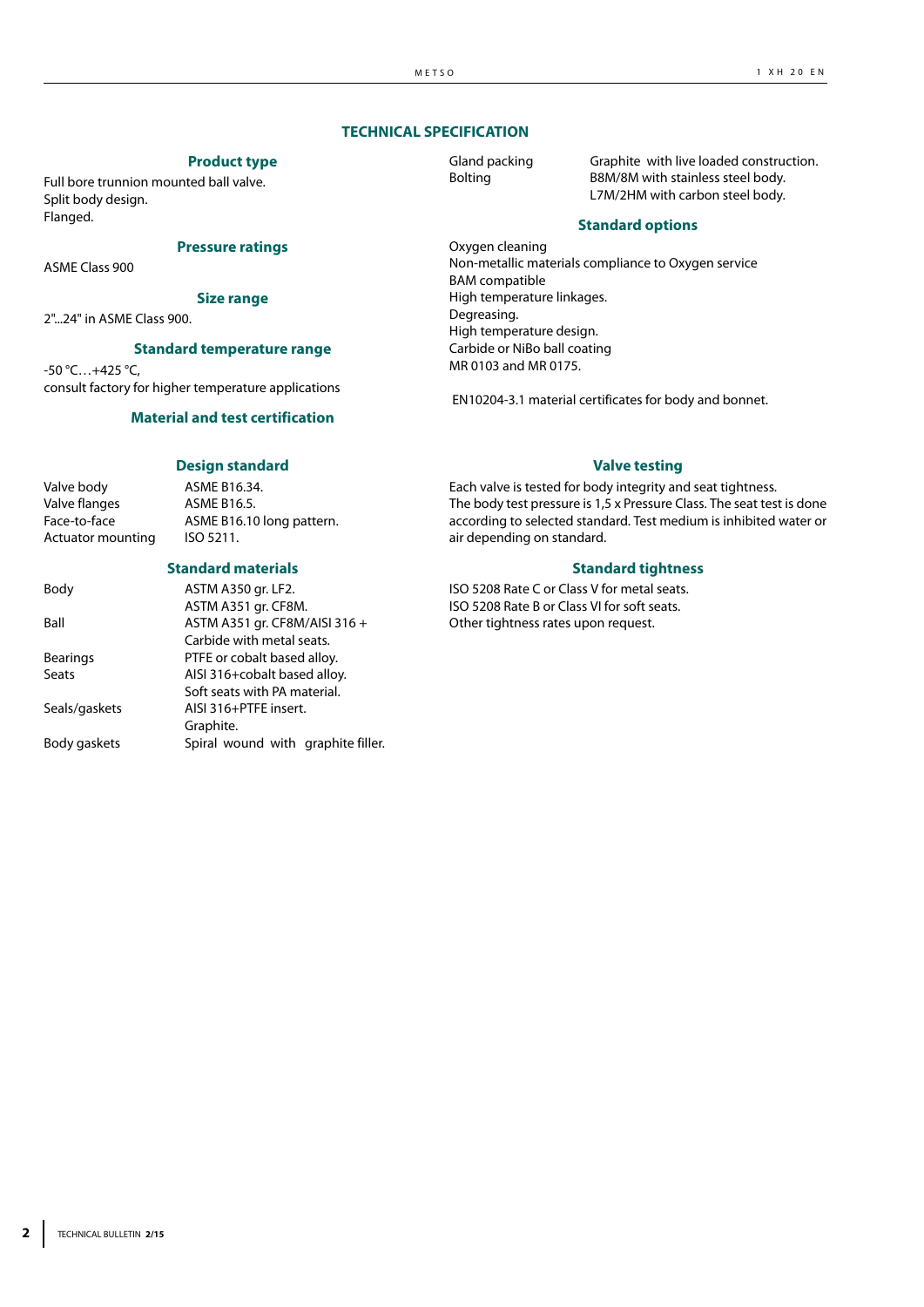# **EXPLODED VIEW**



# **PARTS LIST**

| Item           | <b>Part description</b> |
|----------------|-------------------------|
| $\mathbf{1}$   | Body                    |
| $\overline{2}$ | Body cap                |
| 3              | Ball                    |
| 5              | Shaft                   |
| $\overline{7}$ | <b>Ball seat</b>        |
| $\,8\,$        | Bonnet                  |
| 10             | Key                     |
| 12             | Stud                    |
| 13             | Stud                    |
| 14             | Stud                    |
| 16             | Hexagon nut             |
| 17             | Hexagon nut             |
| 18             | Hexagon nut             |
| 62             | Seat spring             |
| 63             | O-ring                  |
| 64             | Back-up ring            |
| 65             | Body gasket             |
| 66             | Bonnet gasket           |
| 69             | Packing ring            |
| 70             | Thrust bearing          |
| 89             | Trunnion plate          |
| 91             | Thrust bearing          |
| 99             | Trunnion bearing        |
| 129            | Ring                    |
| 130            | Back seal               |
| 150            | Disc spring set         |
| 151            | Gland                   |
| 152            | Sleeve                  |
| 170            | Retainer ring           |
|                |                         |